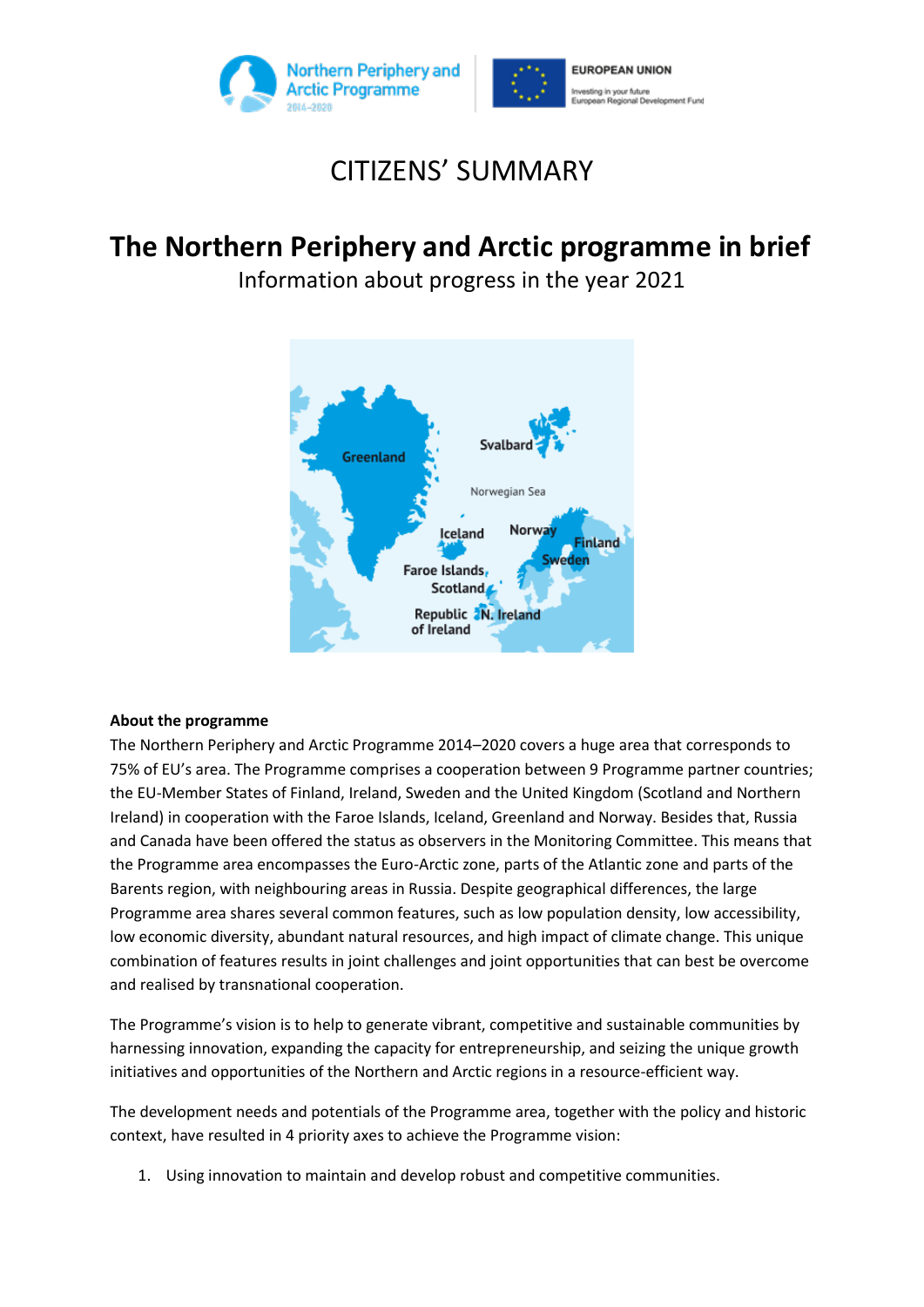- 2. Promoting entrepreneurship to realise the potential of the Programme area's competitive advantage.
- 3. Fostering energy-secure communities through promotion of renewable energy and energy efficiency.
- 4. Protecting, promoting and developing cultural and natural heritage.

The sparsely populated communities of the Programme area are the focal point of all 4 priority axes.

The development of the Arctic has had and still has a growing attention at national level as well as in international cooperation, which is also expressed by the EU communication on an integrated European Union policy for the Arctic. Therefore, in addition to the four above mentioned priority axes, the NPA addresses the "Arctic Dimension" as a cross cutting theme. This is done by including partners from the Arctic part from the Programme Area and by supporting cooperation, innovation and transfer of knowledge, and technology within themes of specific significance for the Arctic territories. The overall intention is that NPA projects shall foster changes that are of importance to people, including indigenous peoples, living in the Arctic area.

During the period 2014–2020, the Programme will allocate approximately 56 million Euros of programme funding to a target of 54 projects with a maximum total project budget of 2 million Euros per project including match funding.

In terms of monitoring results at programme level, result indicators, baseline values and targets for the six programme specific objectives were developed and approved by the Monitoring Committee during 2015.

Due to the lack of data covering the programme area, the Programme has decided to work with panels of regional experts, who were asked to describe and assess the regional status-quo in quantitative and qualitative terms in 2015 (baseline values), and then to assess the progress towards the achievement of objectives in 2017, 2019 and 2023. Rather than monitoring the entire programme area, a sample of three regions, defined on NUTS3 level, was selected and an expert panel was constituted for each of the six result indicators.

The baseline assessment provides the NPA Programme with a rich data set covering various quantitative-qualitative dimensions that give a detailed and varied picture of the status quo in the sample regions as a basis for monitoring the impact of the Programme's interventions. The 2019 update of the result indicators showed that most of the values have developed in line with the expectations in 2015. Even though three out of 6 values are a little below the expectations, the regional experts were still optimistic with regard to reaching the target values in 2023. For three indicators, the 2019-update is higher than expected.

In terms of output indicators, two common indicators have been selected for priority axis 1 and 2. One common indicator has been selected for Priority axis 3, and a common, and a programme specific output indicator have been selected for Priority axis 4. So far, the achievements of the output indicators are between 74% and 100%, after the output indicator targets in the programme document were updated during 2021.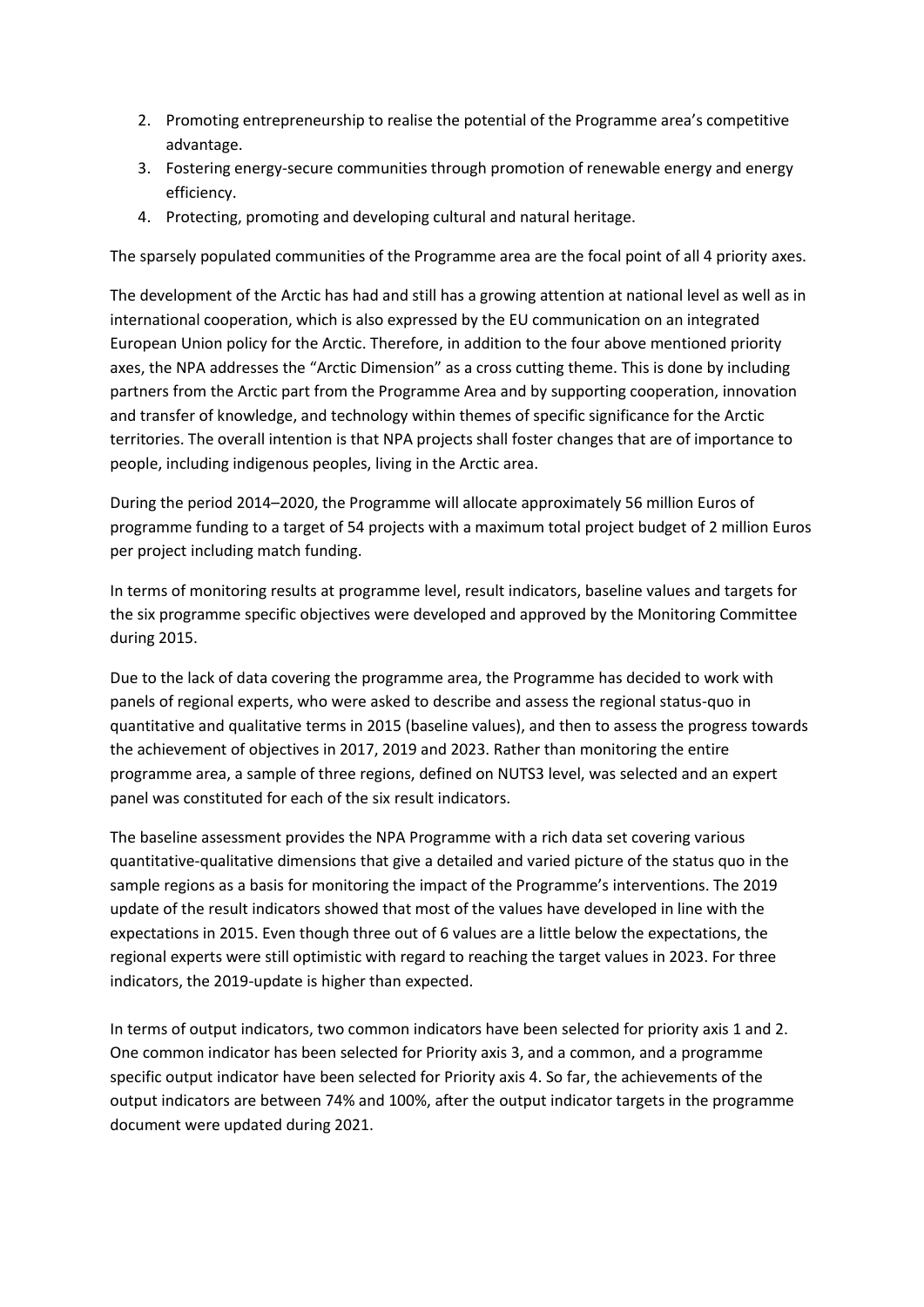## **Progress in 2021**

The Annual Implementation Report 2021 gives an overview of the implementation of the Programme in 2021. The following summarizes some key points in the report:

## Project Implementation

During 2021, two small project calls were held, in an effort to allocate the remaining programme funds, improve the uptake of results, and prepare for the new period: a Clustering projects call and a Bridging projects call.

Clustering projects are small projects that combine 2 or more NPA projects, or projects from other Interreg programmes. The Clustering call focussed on diversifying and capitalising on outputs and results; further integrating results, as well as disseminating their impacts. Thus, reaching a wider group of stakeholders, supplementary learning, and capacity building. Out of 9 proposals received, 6 were approved.

Bridging projects are preparatory projects, whose main purpose is to build a project pipeline for future main projects in the new programme, keep momentum, thus allowing for a strong start. Secondly, to explore in practice the different themes proposed in the new programme. The Bridging Call was open from 16th August to 8th October 2021; out of 25 proposals received, 22 were approved by the Monitoring Committee in December 2021. Many ongoing main projects remained affected by the COVID-19 pandemic. Due to the pandemic, the majority of projects required a project extension and budget changes in order to finalise their project successfully. During 2021, the programme administration continued working with projects so that by December 2021, 23 projects had received extensions.

By the end of the year, 53 856 917 Euro or 95,5% of the total NPA funding for projects was allocated, when taking into account de-commitments from finalized projects.

The allocation by the end of 2021 is somewhat unevenly distributed across the funding sources. Of the ERDF funding, 96% was committed, whilst 95% of the Norwegian, 97% of the Icelandic and 88% of both the Faroese and the Greenlandic funding to projects was committed.

No further main projects were approved, which is why the numbers below remained unchanged since the previous report. The 390 main project beneficiaries are distributed as follows across the three geographical zones of the programme area: 156 partners in Finland, Sweden and Norway, 156 partners in Scotland, Ireland and Northern Ireland and 63 partners in Greenland, Iceland and Faroe Islands, and other countries 15. When looking at the geographical distribution of Lead Partners, the distribution between the three zones is more uneven, mainly because Greenlandic and Faroese partners cannot be Lead Partners.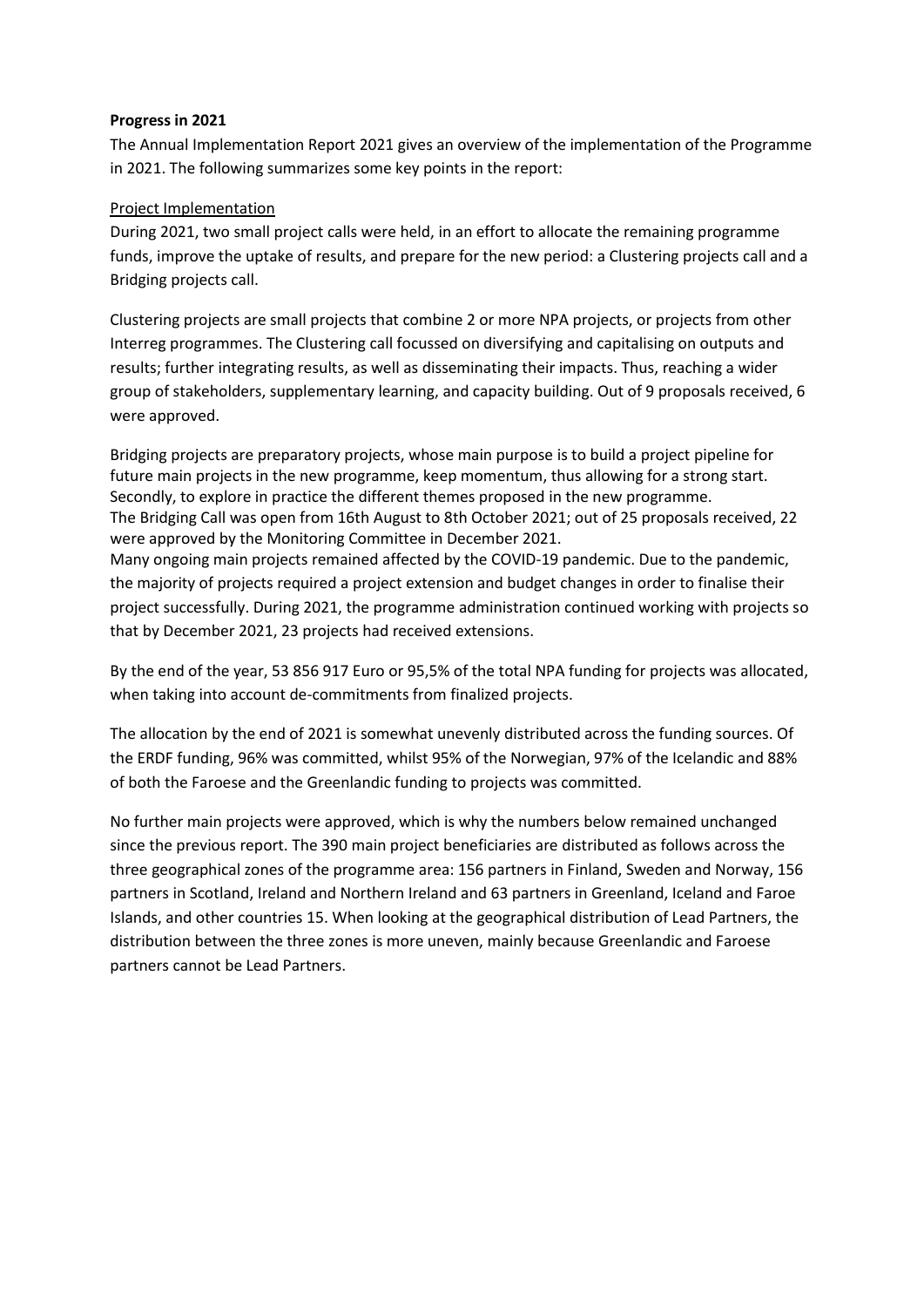



#### Arctic Cooperation

The NPA addresses the Arctic Dimension as a cross cutting theme.

In 2021, regular meetings were held between the participating programmes, NPA, Interreg Nord, Interreg Botnia-Atlantica, Kolarctic, and Karelia CBC ENI. Because all programmes are in a similar phase of programme preparation, regular updates on the status and direction of the processes in the other Arctic programmes have been very informative. Both to learn about the thematic focus of the other programmes, as well as the more technical aspects of programme development and adoption, and the new communication strategies.

In October 2021, the new EU Arctic Policy was launched by the Commission, sparking some ideas about the future direction of the Arctic Cooperation. However, decisions about the future Arctic Cooperation need to involve respective Monitoring Committees. In any case, the different programme administrations are committed to continue with the Arctic Cooperation.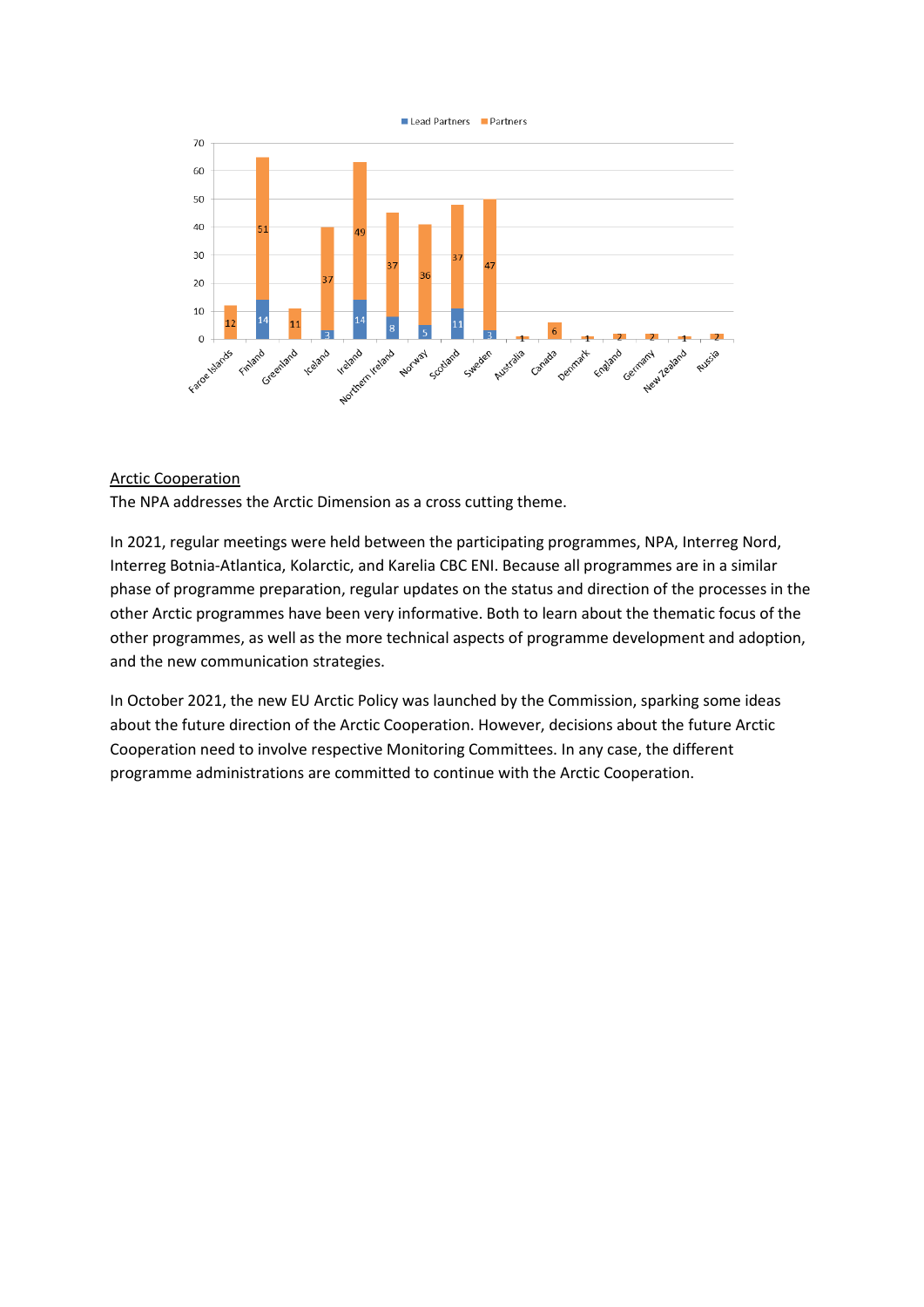### **Examples of funded projects**

Two examples of funded projects from the Clustering call are listed below. These examples address core themes within the NPA Programme:

### ETRAC Ethical Tourism Recovery in Arctic Communities

Covid-19 is having a profound effect on the tourism sector in the cool north and as the industry starts to move into a resilient, post-pandemic recovery there is an opportunity to look at more sustainable or responsible tourist behaviour and address sustainability challenges in peripheral and arctic areas that have been intensified by the pandemic.

*The aim of ETRAC is to enable short-term business recovery, while exploring options for a more culturally and locally sensitive tourism future.*



The approach is to draw upon the collective experience

of the lead partners from four previous or current NPA projects - ARCTISEN, W-POWER, SHAPE and SAINT - to share new approaches with an expanded network of end-users through a dynamic innovation platform.

- SHAPE focussed on the development of practical tools to support the development of ecotourism in sustainable heritage areas. The resulting knowledge and tools were incorporated into a dynamic 'e-service', designed to be used after the project ended.
- SAINT focused on working with tourism SMEs to facilitate new clustering and marketing approaches to support the development of nature-based tourism experiences.
- ARCTISEN focused on creating support systems for tourism SMEs and start-ups it was particularly concerned with how cultural sensitivity, to Indigenous and other local cultures, needs to be a core value in tourism products.
- W-POWER has a broader industry remit as it seeks to increase the contribution of women to sparsely populated regional economies, through capacity building and overcoming structural barriers.

While negative impacts on tourism partnerships are widespread, this is an opportunity to identify where individuals and communities have shown entrepreneurial flair and how these new activities may form part of expanded future networks.

[https://etrac.interreg-npa.eu](https://etrac.interreg-npa.eu/)